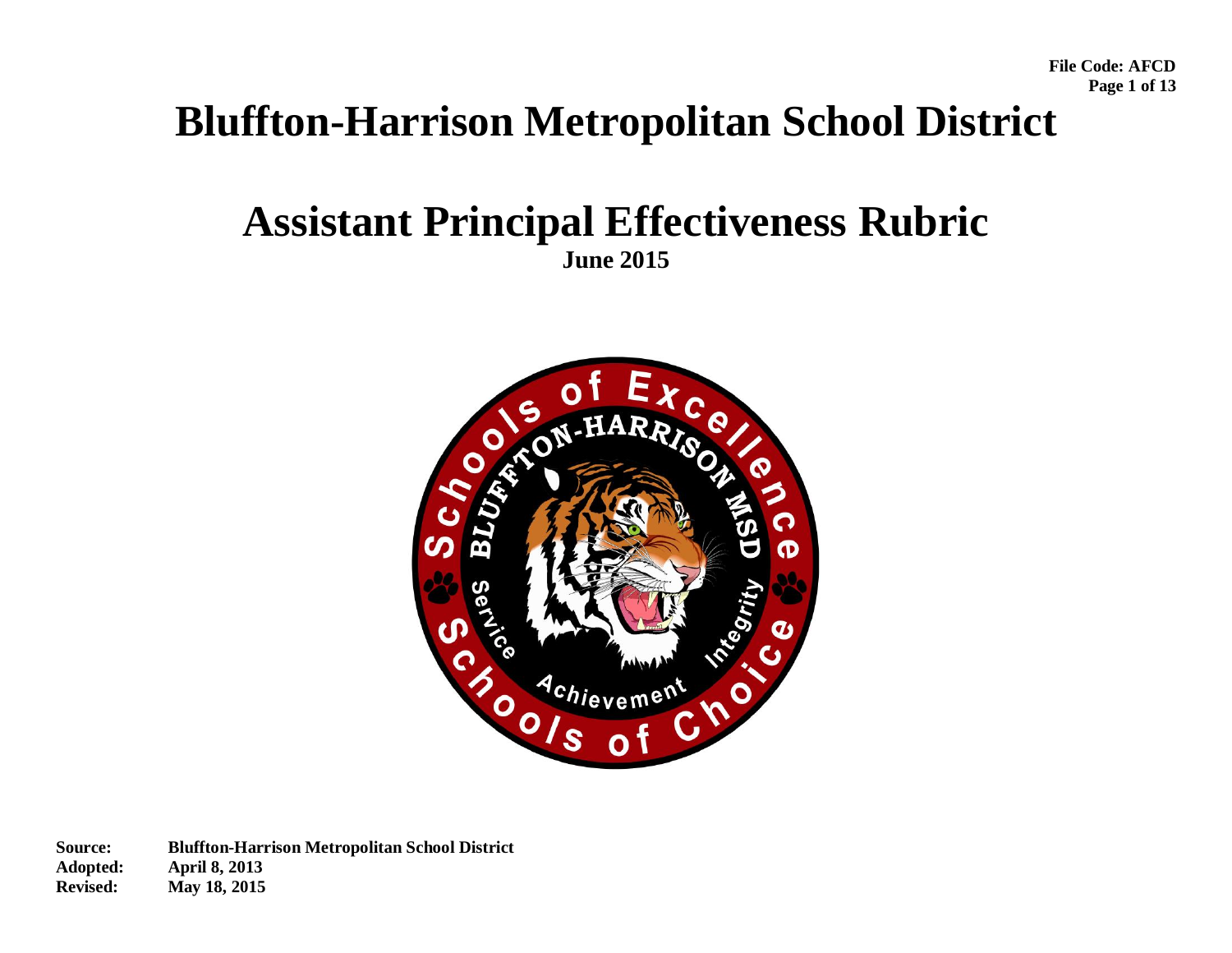### **Domain 1: Teacher Effectiveness**

Highly Effective assistant principals know that teacher quality is the most important in-school factor in improving student achievement. Assistant Principals drive teacher effectiveness through (1) promoting commitment to the mission and vision, (2) overseeing effective human capital management strategies and (3) by reviewing talent to improve teacher effectiveness. Ultimately, Assistant Principals are evaluated by their ability to drive teacher development and improvement based on a system that credibly differentiates the performance of teachers based on rigorous, fair definitions of teacher effectiveness.

| Competency |                                                                                                       | Highly Effective (4)                                                                                                                                                                         | Effective (3)                                                                                                                                                                                                                                                                                                                           | Improvement Necessary (2)                                                                                                                                                                                                                                                                                                                                      | Ineffective $(1)$                                                                                                                                                                                                                                                                                                                                                       |
|------------|-------------------------------------------------------------------------------------------------------|----------------------------------------------------------------------------------------------------------------------------------------------------------------------------------------------|-----------------------------------------------------------------------------------------------------------------------------------------------------------------------------------------------------------------------------------------------------------------------------------------------------------------------------------------|----------------------------------------------------------------------------------------------------------------------------------------------------------------------------------------------------------------------------------------------------------------------------------------------------------------------------------------------------------------|-------------------------------------------------------------------------------------------------------------------------------------------------------------------------------------------------------------------------------------------------------------------------------------------------------------------------------------------------------------------------|
|            | 1.1 Mission & Vision                                                                                  |                                                                                                                                                                                              |                                                                                                                                                                                                                                                                                                                                         |                                                                                                                                                                                                                                                                                                                                                                |                                                                                                                                                                                                                                                                                                                                                                         |
| 1.1.1      | <b>Contributes to</b><br>the<br>achievement<br>of the mission<br>& vision                             | In addition to Level 3, the assistant<br>principal:<br>Catalyzes commitment to and<br>vigorous pursuit of the school's<br>vision $&$ mission                                                 | The assistant principal:<br>Working through complex issues<br>in ways that energize stakeholder<br>commitment<br>Contributing individual capabilities<br>and leading group initiatives that<br>consistently achieve essential<br>objectives<br>Translates the vision and mission<br>into daily school practices                         | The assistant principal:<br>Contributes individual capabilities<br>to achieve essential objectives<br>Organizes people and resources<br>towards the pursuit of key<br>objectives, but the results of these<br>ventures are inconsistent                                                                                                                        | The assistant principal:<br>Prioritizes personal gain over the<br>$\overline{\phantom{0}}$<br>attainment of organizational goals<br>in pursuit of the mission and vision<br>Exhibits actions or behaviors that<br>$\overline{\phantom{a}}$<br>negatively affect stakeholder<br>commitment                                                                               |
| 1.1.2      | <b>Assists the</b><br>principal in<br>hiring,<br>developing<br>and retaining<br>effective<br>teachers | In addition to Level 3, the assistant<br>principal:<br>Provides the student management<br>and/or instructional support<br>necessary to develop and retain<br>effective early career teachers | The assistant principal:<br>Bases hiring recommendations<br>primarily on the teacher's level of<br>effectiveness<br>Takes specific actions to facilitate<br>$\overline{\phantom{m}}$<br>the development and retention of<br>effective staff members<br>Aligns personnel recommendations<br>with the vision and mission of the<br>school | The assistant principal:<br>Examines a teachers level of<br>effectiveness, but does not use it as<br>the primary factor in hiring<br>recommendations<br>Takes action steps that have a<br>limited effective on the<br>development and/or retention of<br>effective teachers<br>Occasionally aligns the school's<br>vision/mission to hiring<br>recommendations | The assistant principal:<br>Disregards or fails to examine<br>teachers' level of effectiveness<br>when making hiring<br>recommendations<br>Fails to take consistent steps to<br>$\overline{\phantom{a}}$<br>facilitate the development and/or<br>retention of effective teachers<br>Fails to align hiring<br>recommendations to the mission<br>and vision of the school |

| Competency                             | Highly Effective (4)                                                                          | Effective $(3)$ | Improvement Necessary (2) | Ineffective $(1)$ |
|----------------------------------------|-----------------------------------------------------------------------------------------------|-----------------|---------------------------|-------------------|
| Source:<br>Adopted:<br><b>Revised:</b> | <b>Bluffton-Harrison Metropolitan School District</b><br><b>April 8, 2013</b><br>May 18, 2015 |                 |                           |                   |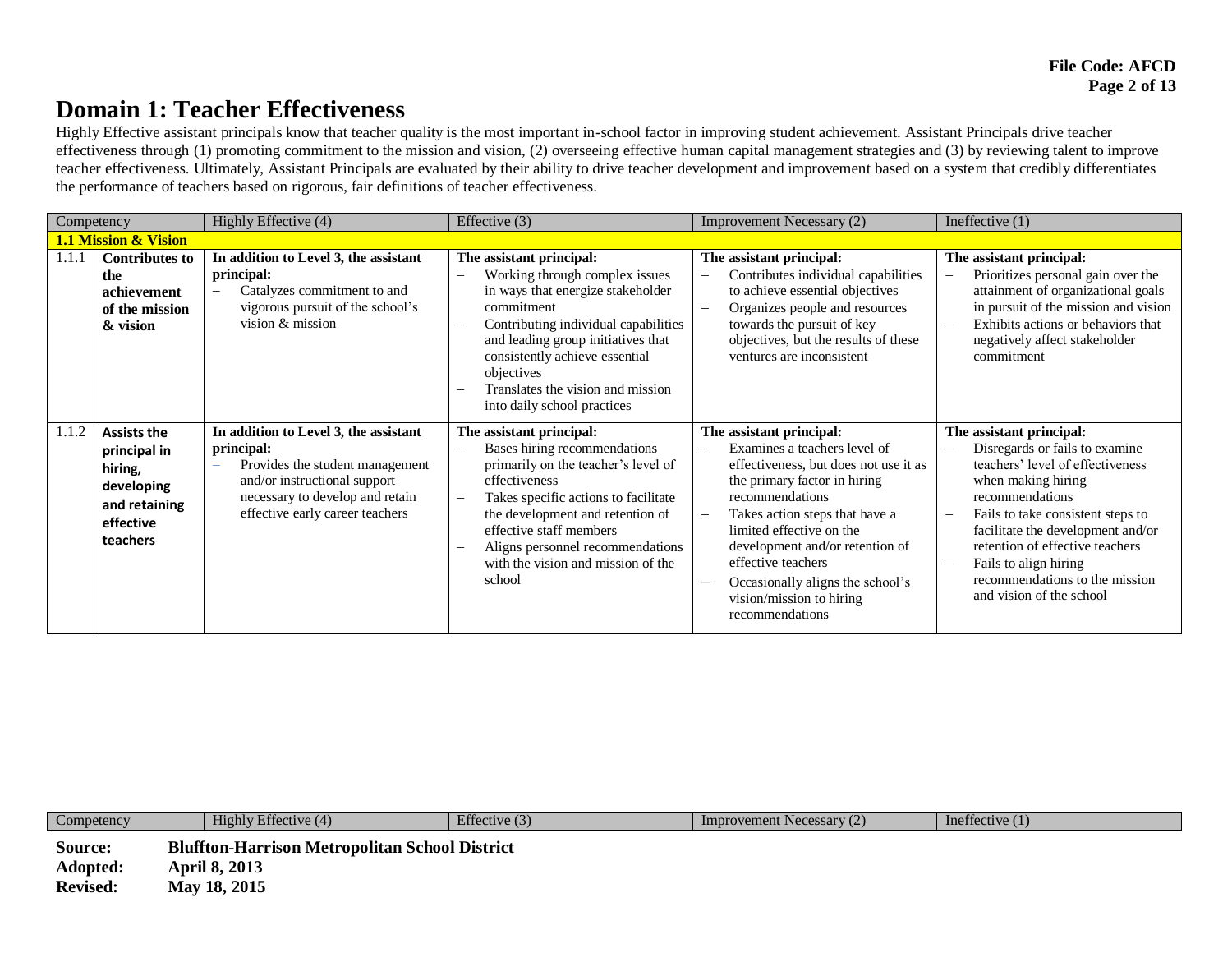|       | <b>1.2 Human Capital Management</b>                                       |                                                                                                                                                                                                                                                                                                         |                                                                                                                                                                                                                                                                                                                                                                                                                                               |                                                                                                                                                                                                                                                                                                                                                                                              |                                                                                                                                                                                                                  |  |  |
|-------|---------------------------------------------------------------------------|---------------------------------------------------------------------------------------------------------------------------------------------------------------------------------------------------------------------------------------------------------------------------------------------------------|-----------------------------------------------------------------------------------------------------------------------------------------------------------------------------------------------------------------------------------------------------------------------------------------------------------------------------------------------------------------------------------------------------------------------------------------------|----------------------------------------------------------------------------------------------------------------------------------------------------------------------------------------------------------------------------------------------------------------------------------------------------------------------------------------------------------------------------------------------|------------------------------------------------------------------------------------------------------------------------------------------------------------------------------------------------------------------|--|--|
| 1.2.1 | <b>Observes</b><br>professional<br>practice                               | In addition to Level 3, the assistant<br>principal:<br>Systematically tracks the number<br>of observations, type of feedback<br>delivered, and whether the<br>feedback was implemented<br>Differentiates the number of<br>$\equiv$<br>observations based on observed<br>levels of teacher effectiveness | The assistant principal:<br>Examines prior performance and<br>student achievement data to inform<br>observations and walkthroughs<br>Accurately categorizes observed<br>$\overline{\phantom{0}}$<br>instructional practice<br>Tracks the number of observations<br>$\equiv$<br>and type of feedback delivered and<br>regularly communicates observed<br>deficiencies in teacher practice to<br>the principal                                  | The assistant principal:<br>Frequently categorizes<br>$\overline{a}$<br>instructional practice inaccurately<br>Conducts the minimum number of<br>$\equiv$<br>required observations, despite<br>observed deficiencies in<br>professional practice<br>Tracks the number of observations<br>and type of feedback delivered, but<br>fails to communicate observation<br>results to the principal | The assistant principal:<br>Fails to conduct an adequate<br>number of observations<br>Fails to implement a system to<br>track the number of observations<br>and/or the type of feedback offered<br>to teachers   |  |  |
| 1.2.2 | <b>Provides</b><br>actionable<br>feedback                                 | In addition to Level 3, the assistant<br>principal:<br>Models desired actions or<br>$\overline{\phantom{0}}$<br>schedules opportunities for the<br>teacher to learn from other teachers                                                                                                                 | The assistant principal:<br>Develops bite-sized action plans<br>focused on the highest leverage<br>teacher actions<br>Provides a clear directions for how<br>$\overline{\phantom{0}}$<br>to do the most important tasks well<br>Frequently follows up to ensure<br>$\overline{\phantom{m}}$<br>feedback is implemented with<br>fidelity                                                                                                       | The assistant principal:<br>Develops action plans, but fails to<br>consistently focus the plans on the<br>highest leverage teacher actions<br>Leaves implementation of<br>$\overline{\phantom{0}}$<br>feedback to chance by failing to<br>consistently follow-up                                                                                                                             | The assistant principal:<br>Provides limited, high-level<br>feedback to teachers or fails to<br>provide post-observation feedback<br>altogether<br>Fails to develop action plans with<br>teachers                |  |  |
| 1.2.3 | <b>Monitors</b><br>student<br>performance                                 | In addition to Level 3, the assistant<br>principal:<br>Develop teachers' collective ability<br>to positively impact student<br>learning<br>Collaborates with teachers to<br>L.<br>identify students that may benefit<br>from the school's academic<br>support or high ability programs                  | The assistant principal:<br>Regularly analyzes student-level<br>results from classroom and<br>formative assessments in post-<br>observation or other 1:1 teacher<br>meetings to identify instructional<br>and achievement gaps<br>Collaboratively develops concrete<br>$\overline{\phantom{0}}$<br>action steps aligned with student<br>and teacher needs<br>Frequently follows up to ensure<br>action plans are implemented with<br>fidelity | The assistant principal:<br>Discusses results from formative<br>assessments in broad terms, but<br>fails to examine student-level data<br>with teachers<br>$\overline{a}$<br>Allows teachers to establish action<br>steps that lack clarity or alignment<br>to performance data<br>Fails to frequently follow up to<br>ensure proper implementation                                          | The assistant principal:<br>Primarily analyzes data only after<br>statewide achievement tests are<br>complete<br>Fails to identify action steps that<br>are aligned with interim or<br>classroom assessment data |  |  |
| 1.2.4 | <b>Demonstrates</b><br>commitment<br>to improve<br>teacher<br>performance | In addition to Level 3, the assistant<br>principal<br>Identifies and facilitates<br>opportunities for teachers to share<br>best practices<br>Demonstrates the ability to<br>$\overline{\phantom{0}}$<br>increase the teachers effectiveness                                                             | The assistant principal:<br>Facilitates frequent differentiated<br>$\equiv$<br>opportunities for teachers to<br>engage in professional learning to<br>increase their effectiveness as<br>instructors<br>Facilitates frequent 1:1 assistance                                                                                                                                                                                                   | The assistant principal:<br>Facilitates general opportunities<br>for teachers to engage in<br>professional learning to increase<br>their effectiveness as instructors<br>Provides individual<br>assistant/coaching that is                                                                                                                                                                   | The assistant principal:<br>Disregards the need for<br>$\equiv$<br>individualized assistance/coaching<br>Provides limited opportunities for<br>teachers to engage in professional<br>learning                    |  |  |

**Source: Bluffton-Harrison Metropolitan School District** 

**Adopted: April 8, 2013** 

**Revised: May 18, 2015**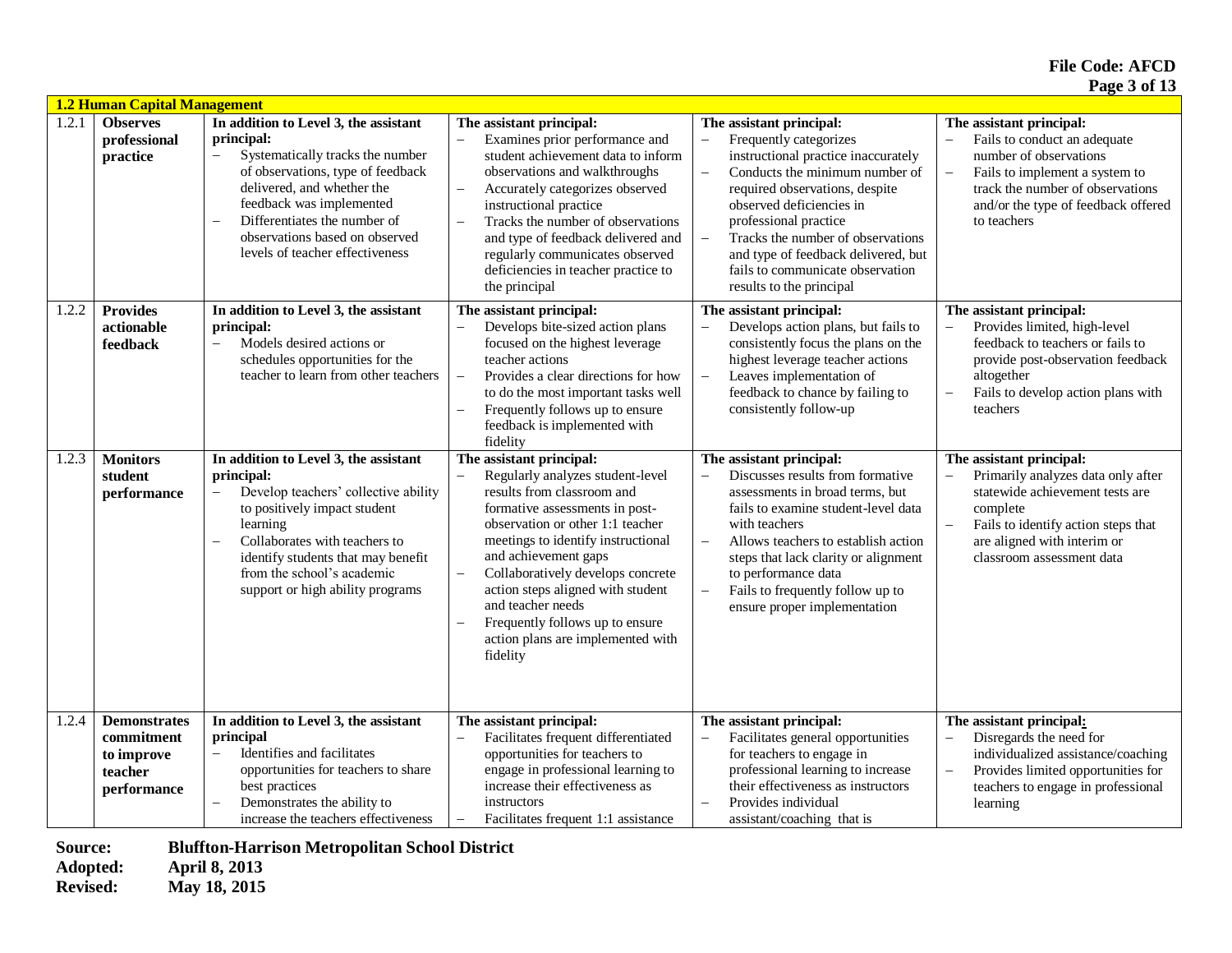**File Code: AFCD Page 4 of 13** 

|                                                          |                                                                                   |            | $100 - 101 - 10$ |
|----------------------------------------------------------|-----------------------------------------------------------------------------------|------------|------------------|
| as evidenced by positive gains in<br>student achievement | or coaching to ensure proper<br>implementation of new<br>instructional strategies | infrequent |                  |
|                                                          |                                                                                   |            |                  |

|       | Competency                                                            | Highly Effective (4)                                                                                                                                               | Effective $(3)$                                                                                                                                                                                                                                                                                                   | Improvement Necessary (2)                                                                                                                                                                                                                                                                                                                            | Ineffective $(1)$                                                                                                                                                                                                                                                                                                  |
|-------|-----------------------------------------------------------------------|--------------------------------------------------------------------------------------------------------------------------------------------------------------------|-------------------------------------------------------------------------------------------------------------------------------------------------------------------------------------------------------------------------------------------------------------------------------------------------------------------|------------------------------------------------------------------------------------------------------------------------------------------------------------------------------------------------------------------------------------------------------------------------------------------------------------------------------------------------------|--------------------------------------------------------------------------------------------------------------------------------------------------------------------------------------------------------------------------------------------------------------------------------------------------------------------|
|       | <b>1.3 Talent Review</b>                                              |                                                                                                                                                                    |                                                                                                                                                                                                                                                                                                                   |                                                                                                                                                                                                                                                                                                                                                      |                                                                                                                                                                                                                                                                                                                    |
| 1.3.1 | <b>Assists the</b><br>principal with<br>the evaluation<br>of teachers | In addition to Level 3, the assistant<br>principal:<br>Uses knowledge of teacher<br>strengths and weaknesses to assist<br>the principal with strategic<br>planning | The assistant principal:<br>Ensures all evaluation processes<br>and expectations are transparent<br>and clear<br>Allocates necessary time and<br>resources to complete thorough,<br>accurate and defensible evaluations<br>Demonstrates the ability to identify<br>individual teacher strengths and<br>weaknesses | The assistant principal:<br>Follows corporation policies and<br>$\overline{\phantom{0}}$<br>procedures, but fails to make these<br>explicit to staff members evaluated<br>Allocates necessary time and<br>$\qquad \qquad -$<br>resources to complete thorough<br>evaluation, but summative ratings<br>fail to differentiate teacher<br>effectiveness | The assistant principal:<br>Fails to allocate the necessary time<br>$\overline{\phantom{m}}$<br>and resources to complete teacher<br>evaluations as evidenced by<br>inconsistent or nonexistent<br>documentation<br>Incorporates limited student data<br>and evidence of teacher practice in<br>evaluation ratings |
|       |                                                                       |                                                                                                                                                                    | Uses all available data to assign<br>summative ratings that clearly<br>differentiate the effectiveness of<br>teachers                                                                                                                                                                                             |                                                                                                                                                                                                                                                                                                                                                      |                                                                                                                                                                                                                                                                                                                    |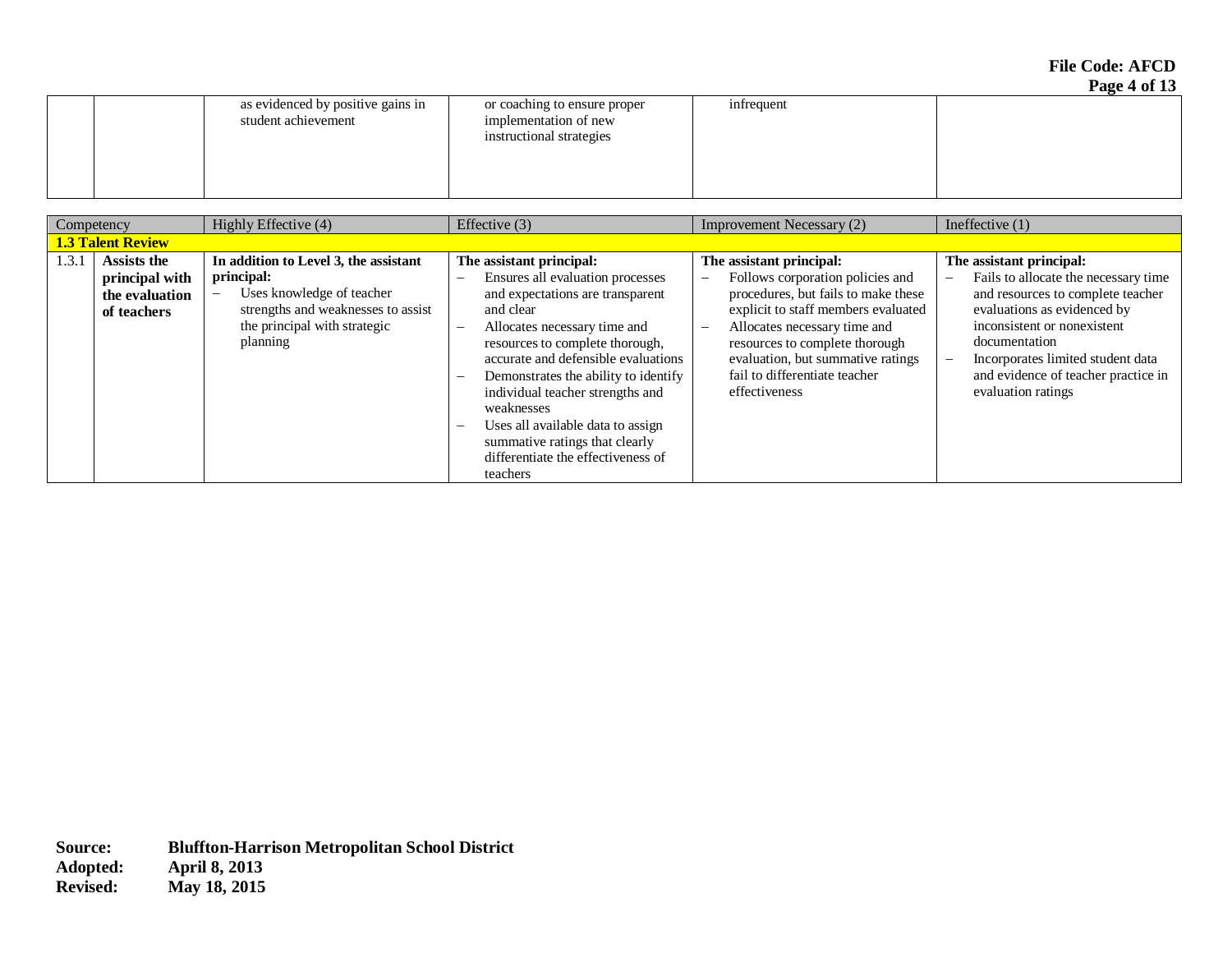## **Domain 2: Leadership Actions**

Highly Effective assistant principals are deliberate in making decisions to raise student outcomes and drive teacher effectiveness. Certain leadership actions are critical to achieving transformative results. Assistant Principals demonstrate leadership actions to build relationships between students and teachers as well as among all stakeholders, model appropriate behavior and continuous improvement, and ensure a school wide culture of achievement.

| $\mathbf{r}$<br>$\mathbf{r}$<br>Competency |                                                             | Highly Effective (4)                                                                                                                                                                                                                                                                 | Effective (3)                                                                                                                                                                                                                                                                                                               | Improvement Necessary (2)                                                                                                                                                                                                                                                                                                                                            | Ineffective $(1)$                                                                                                                                                                                              |
|--------------------------------------------|-------------------------------------------------------------|--------------------------------------------------------------------------------------------------------------------------------------------------------------------------------------------------------------------------------------------------------------------------------------|-----------------------------------------------------------------------------------------------------------------------------------------------------------------------------------------------------------------------------------------------------------------------------------------------------------------------------|----------------------------------------------------------------------------------------------------------------------------------------------------------------------------------------------------------------------------------------------------------------------------------------------------------------------------------------------------------------------|----------------------------------------------------------------------------------------------------------------------------------------------------------------------------------------------------------------|
| <b>2.1 Professional Leadership</b>         |                                                             |                                                                                                                                                                                                                                                                                      |                                                                                                                                                                                                                                                                                                                             |                                                                                                                                                                                                                                                                                                                                                                      |                                                                                                                                                                                                                |
| 2.1.1                                      | <b>Effectively</b><br>communicates                          | In addition to Level 3, the assistant<br>principal<br>Uses communication to build<br>commitment for and establish a<br>pressing sense of urgency to<br>achieve organizational goals<br>Maintains high visibility,<br>accessibility, and establishes strong<br>lines of communication | The assistant principal:<br>Communicates well with<br>appropriate audiences and responds<br>in a timely manner to resolve<br>expressed concerns<br>Uses appropriate communication<br>methods and media<br>Maintains appropriate visibility<br>$\overline{\phantom{m}}$<br>and accessibility to staff                        | The assistant principal:<br>Maintains inconsistent lines of<br>communication and/or selects<br>communication methods or media<br>that have limited effectiveness<br>Responds in an inconsistent<br>manner to resolve expressed<br>concerns                                                                                                                           | The assistant principal:<br>Fails to keep appropriate audiences<br>informed<br>Uses methods of communication<br>$\overline{\phantom{0}}$<br>that ineffective or inappropriate<br>for the circumstance/audience |
| 2.1.2                                      | <b>Reflects on</b><br>practice and<br>continually<br>learns | In addition to Level 3, the assistant<br>principal<br>Promotes a culture of self-<br>reflection and continuous<br>improvement<br>Engages self and others in<br>professional growth experiences<br>that translate into a demonstrable<br>impact on student culture and<br>achievement | The assistant principal:<br>Expresses willingness to learn and<br>openly acknowledges areas for<br>growth<br>Learns from personal experiences<br>and the actions/insights of others<br>Establishes priorities and achieves<br>$\overline{\phantom{m}}$<br>action plans focused on high-<br>leverage leadership competencies | The assistant principal:<br>Expresses willingness to learn<br>$\overline{\phantom{0}}$<br>from others, but is reluctant to<br>admit own short-comings<br>Establishes and achieves most<br>$\qquad \qquad -$<br>personal and/or professional<br>growth goals, but requires<br>significant input from the principal<br>in establishing priorities and action<br>steps. | The assistant principal:<br>Resists changes to personal or<br>leadership behaviors<br>Fails to consistently achieve<br>professional growth goals as<br>outlined in professional growth<br>plan                 |
| 2.1.3                                      | <b>Demonstrates</b><br>resiliency and<br>persistence        | In addition to Level 3, the assistant<br>principal<br>Engages staff and self in a<br>continuous pursuit of professional<br>growth and school improvement<br>Anticipates problems and<br>Confronts and solves problems that<br>had yet to be successfully<br>addressed                | The assistant principal:<br>Uses challenges and setbacks to<br>inspire creative problem solving<br>and renewed commitment to<br>accomplish ambitious goals<br>Identifies action steps and<br>$\qquad \qquad -$<br>leverages available resources to<br>confront difficult problems                                           | The assistant principal:<br>Demonstrates the desire to produce<br>great results, but fails to properly<br>prioritize action steps or leverage<br>available resources to achieve<br>ambitious goals                                                                                                                                                                   | The assistant principal:<br>Reacts with visible frustration to<br>challenging problems or setbacks<br>Easily loses focus on improving<br>student achievement                                                   |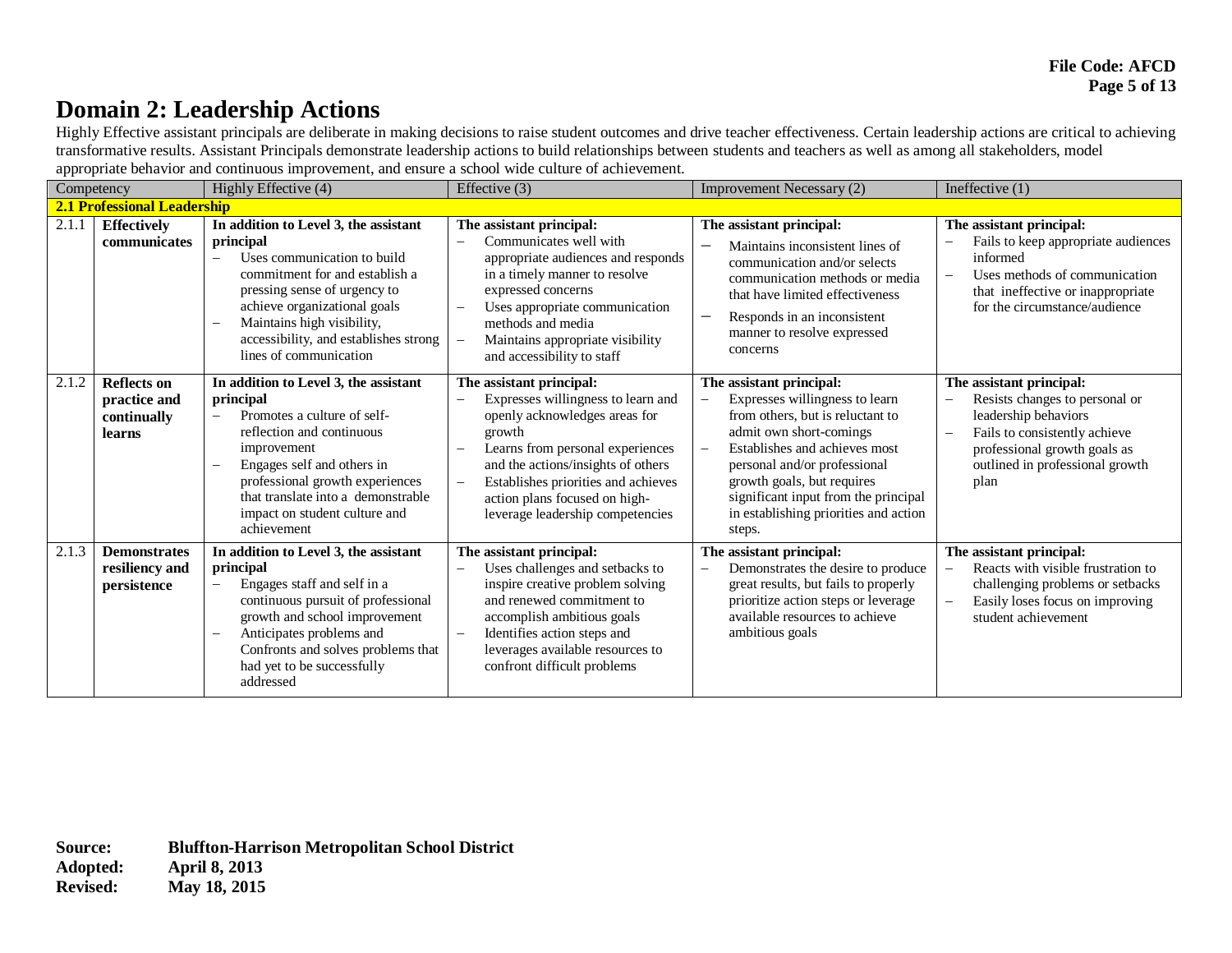**File Code: AFCD Page 6 of 13** 

|       |                      |                                                                |                                     |                                      | - - - - - - - -                       |
|-------|----------------------|----------------------------------------------------------------|-------------------------------------|--------------------------------------|---------------------------------------|
| 2.1.4 | <b>Monitors time</b> | In addition to Level 3, the assistant                          | The assistant principal:            | The assistant principal:             | The assistant principal:              |
|       | and task             | principal:                                                     | Consistently allocates the time and | Establishes and monitors progress    | Rarely protects time for<br>-         |
|       | management           | Prioritizes being an instructional<br>$\overline{\phantom{0}}$ | resources necessary to achieve      | towards goals, but fails to shield   | instructional leadership priorities   |
|       |                      | leader above all else                                          | ambitious goals                     | highest leverage activities from     | Is frequently distracted by<br>-      |
|       |                      | Is a model of punctuality and                                  | Spends time on high leverage        | low level distractions               | activities that could be delegated to |
|       |                      | timeliness in discharging his/her                              | activities                          | Delegates applicable                 | others or that are unrelated to       |
|       |                      | professional responsibilities                                  | Delegates applicable                | responsibilities to other staff, but | achieving the school's goals          |
|       |                      |                                                                | responsibilities to other staff and | doesn't consistently provide the     |                                       |
|       |                      |                                                                | helps them achieve success in these | support necessary for them to        |                                       |
|       |                      |                                                                | activities                          | achieve success in these activities. |                                       |

|       | Competency                                     | Highly Effective (4)                                                                                                                                                                                                          | Effective (3)                                                                                                                                                                                                                                                                                                                                                        | <b>Improvement Necessary (2)</b>                                                                                                                                                                                                                                                                                                                                                            | Ineffective $(1)$                                                                                                                                                                                                                                                                                                  |
|-------|------------------------------------------------|-------------------------------------------------------------------------------------------------------------------------------------------------------------------------------------------------------------------------------|----------------------------------------------------------------------------------------------------------------------------------------------------------------------------------------------------------------------------------------------------------------------------------------------------------------------------------------------------------------------|---------------------------------------------------------------------------------------------------------------------------------------------------------------------------------------------------------------------------------------------------------------------------------------------------------------------------------------------------------------------------------------------|--------------------------------------------------------------------------------------------------------------------------------------------------------------------------------------------------------------------------------------------------------------------------------------------------------------------|
|       | 2.2 School Leadership                          |                                                                                                                                                                                                                               |                                                                                                                                                                                                                                                                                                                                                                      |                                                                                                                                                                                                                                                                                                                                                                                             |                                                                                                                                                                                                                                                                                                                    |
| 2.2.1 | <b>Maintains a</b><br>culture of<br>excellence | In addition to Level 3, the assistant<br>principal:<br>Instills the daily habits necessary<br>$\overline{\phantom{0}}$<br>to create a culture of excellence<br>Is unwavering in maintaining high<br>expectations for everyone | The assistant principal:<br>Contributes to the maintenance<br>and/or development of a student-<br>centered culture that instills<br>excellence and promotes learning<br>Provides students and staff the<br>support, time, and structures<br>necessary to be successful<br>Celebrates the accomplishments of<br>others and proactively resolves<br>performance issues | The assistant principal:<br>Possesses positive beliefs and<br>assumptions about the potential of<br>students and staff to learn and<br>grow, but fails to contribute<br>consistently to the maintenance<br>and/or development of a student<br>centered culture<br>Recognizes and celebrates the<br>accomplishments of others, but<br>allows smaller performance issues<br>to go uncorrected | The assistant principal:<br>Fails to take the initiative to<br>identify and recognize the<br>accomplishments of others<br>Consistently ignores staff or<br>$\equiv$<br>student performance issues                                                                                                                  |
| 2.2.2 | <b>Enhances</b><br>teacher<br>collaboration    | In addition to Level 3, the assistant<br>principal:<br>Assists the principal in establishing<br>a culture of collaboration that<br>drives positive gains in student<br>achievement                                            | The assistant principal:<br>Facilitates teacher collaboration to<br>$\overline{\phantom{m}}$<br>design and implement student-<br>centered initiatives aligned to the<br>mission and vision of the school<br>Holds collaborating teams<br>accountable for achieving desired<br>results                                                                                | The assistant principal:<br>Supports and encourages<br>$\overline{\phantom{0}}$<br>teamwork and collaboration on<br>student-centered initiatives, but<br>fails to hold teams to high<br>performance standards                                                                                                                                                                               | The assistant principal:<br>Fails to provide teacher teams the<br>$\overline{\phantom{0}}$<br>support and/or resources necessary<br>for to achieve desired results<br>Fails to develop group<br>$\overline{\phantom{0}}$<br>relationships that promote<br>teamwork, openness, and/or<br>collective problem solving |
| 2.2.3 | Supports a<br>universal code<br>of conduct     | In addition to Level 3, the assistant<br>principal:<br>Facilitates the creation of student<br>and staff culture that self-monitors<br>and corrects inappropriate<br>behaviors                                                 | The assistant principal:<br>Coaches a culture of excellence<br>through repeated practice and<br>modeling of desired behaviors<br>Consistently and fairly applies<br>positive and negative consequences<br>for behavior                                                                                                                                               | The assistant principal:<br>Supports the maintenance of<br>routines, procedures, and policies;<br>but is primarily reactive<br>Fails to consistently apply either<br>positive and/or negative<br>consequences for behavior                                                                                                                                                                  | The assistant principal:<br>Sends inconsistent messages about<br>school policy<br>Tolerates discipline violations and<br>$\overline{\phantom{0}}$<br>allows positive student and staff<br>behavior to go unrecognized                                                                                              |

**Source: Bluffton-Harrison Metropolitan School District** 

**Adopted: April 8, 2013 Revised: May 18, 2015**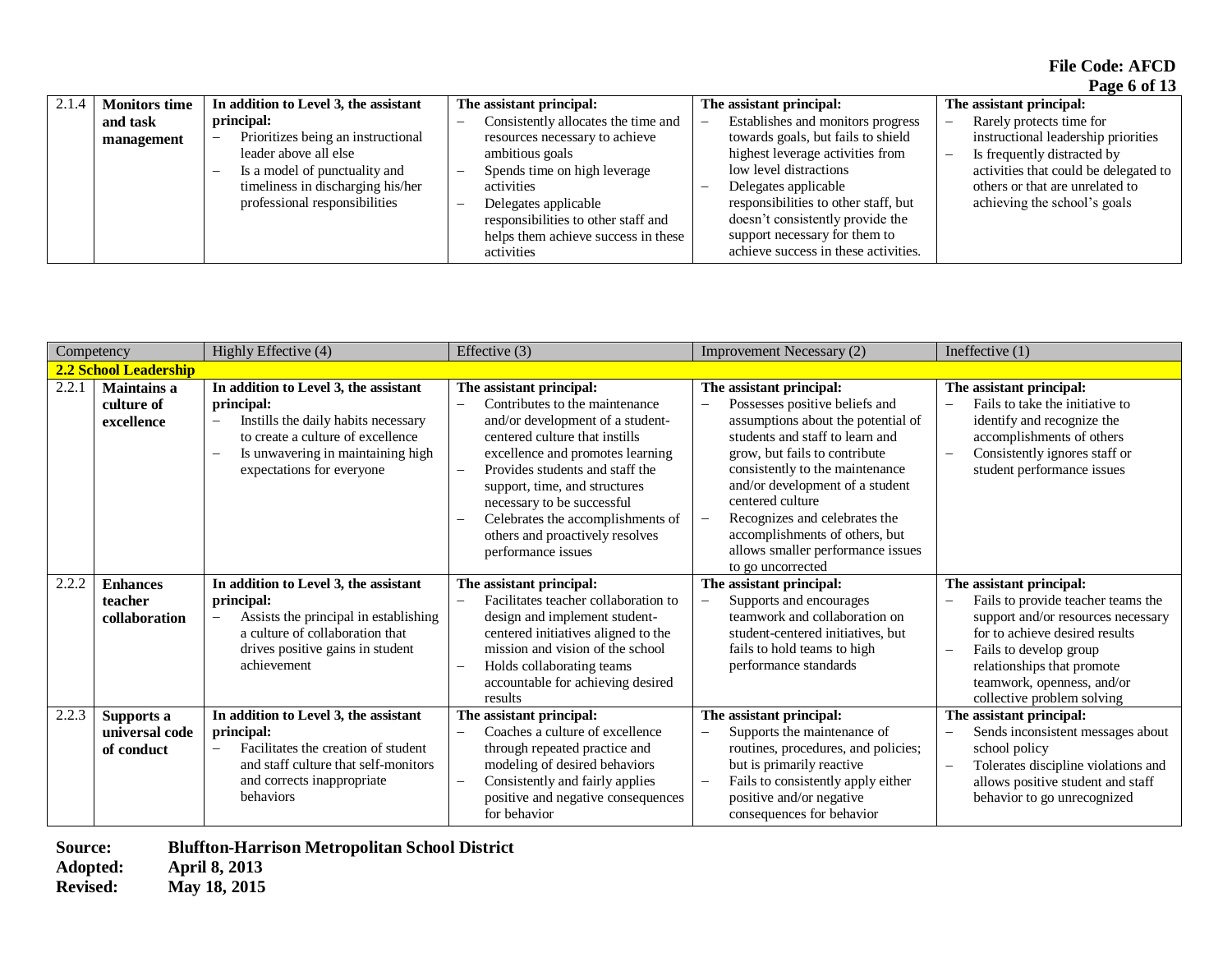**File Code: AFCD Page 7 of 13** 

|       |              |                                       |                                                                                                                    |                                                                | $1$ agu / vi 19                                               |
|-------|--------------|---------------------------------------|--------------------------------------------------------------------------------------------------------------------|----------------------------------------------------------------|---------------------------------------------------------------|
|       |              |                                       | Promotes a predictable, safe<br>$\overline{\phantom{0}}$<br>learning environment through<br>consistency of actions |                                                                |                                                               |
| 2.2.4 | Engage       | In addition to Level 3, the assistant | The assistant principal:                                                                                           | The assistant principal:                                       | The assistant principal:                                      |
|       | families and | principal:                            | Fosters partnerships with families,<br>$\overline{\phantom{0}}$                                                    | Establishes relationships with key<br>$\overline{\phantom{m}}$ | Rarely connects with stakeholders<br>$\overline{\phantom{m}}$ |
|       | the          | Demonstrates steadfast                | community agencies and/or the                                                                                      | stakeholders, but does not                                     | about student learning or to build                            |
|       | community in | commitment to engaging parents        | corporate sector                                                                                                   | capitalize upon their strengths to                             | commitment to key school                                      |
|       | student      | who are traditionally uninvolved in   | Capitalizes on the strengths of                                                                                    | enhance student learning                                       | improvement efforts                                           |
|       | learning     | their children's education            | stakeholders in the community to                                                                                   | Inconsistently engages established<br>$\overline{\phantom{0}}$ |                                                               |
|       |              |                                       | provide interventions, supports and                                                                                | parents                                                        |                                                               |
|       |              |                                       | resources to meet student needs                                                                                    |                                                                |                                                               |
|       |              |                                       | Assists the principal in securing<br>$\overline{\phantom{m}}$                                                      |                                                                |                                                               |
|       |              |                                       | cooperation from family and                                                                                        |                                                                |                                                               |
|       |              |                                       | community members to support                                                                                       |                                                                |                                                               |
|       |              |                                       | school improvement initiatives                                                                                     |                                                                |                                                               |

## **Domain 3: Professional Development, Instructional Leadership & School Culture**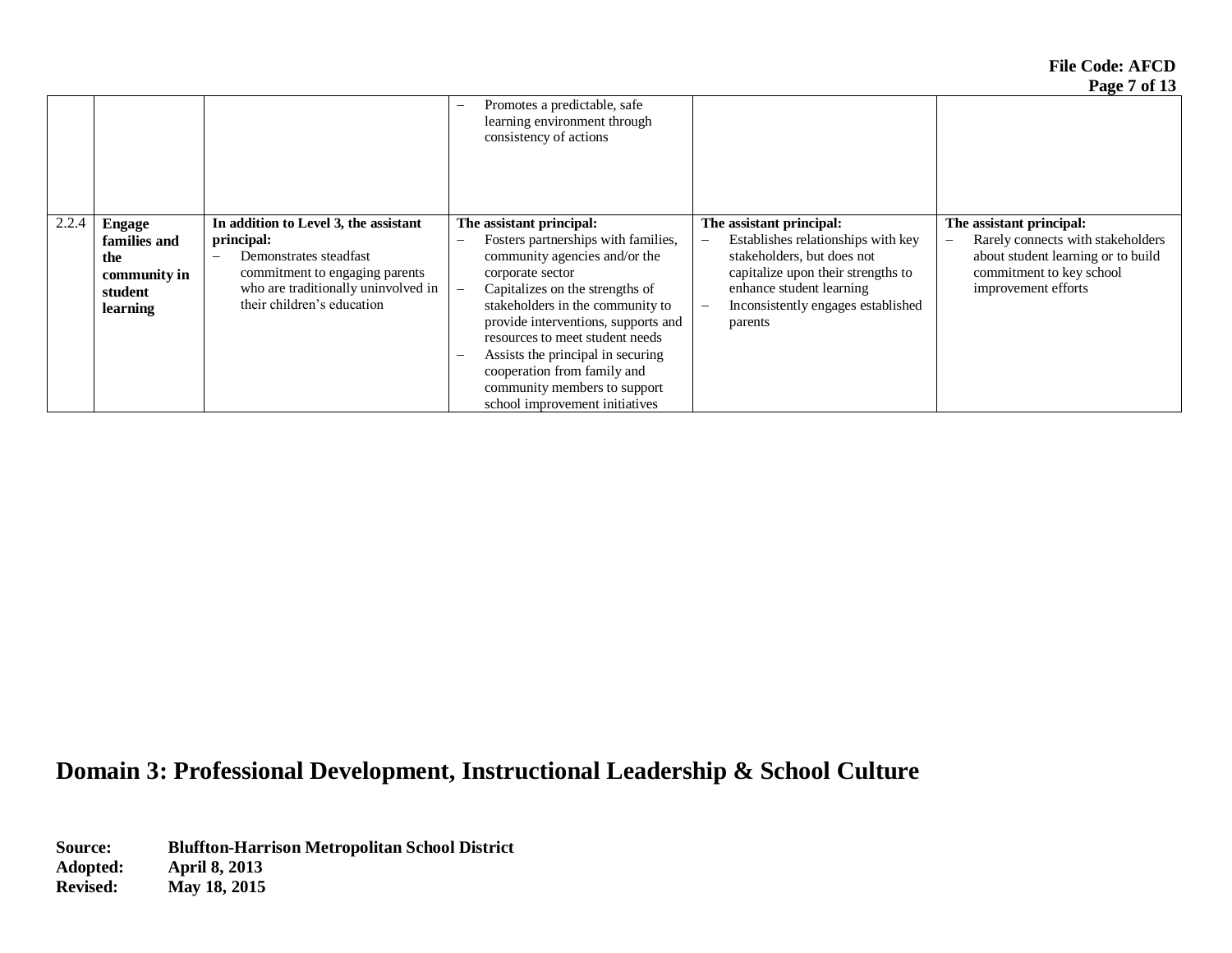#### **File Code: AFCD Page 8 of 13**

Highly Effective assistant principals hold a variety of important roles in the school to effect positive gains in student achievement. To do this, assistant principals (1) oversee professional development to improve teacher practice, (2) ensure the implementation of aligned curriculum, instruction and assessments, and (3) ensures all staff and students are held to a high level of behavioral and academic expectations

| Competency |                                                                        | Highly Effective (4)                                                                                                                                                                                                                                                                                                                                                                                          | Effective (3)                                                                                                                                                                                                                                                                                                                                                                                                        | <b>Improvement Necessary (2)</b>                                                                                                                                                                                                                                                                                                                                       | Ineffective $(1)$                                                                                                                                                                                                    |
|------------|------------------------------------------------------------------------|---------------------------------------------------------------------------------------------------------------------------------------------------------------------------------------------------------------------------------------------------------------------------------------------------------------------------------------------------------------------------------------------------------------|----------------------------------------------------------------------------------------------------------------------------------------------------------------------------------------------------------------------------------------------------------------------------------------------------------------------------------------------------------------------------------------------------------------------|------------------------------------------------------------------------------------------------------------------------------------------------------------------------------------------------------------------------------------------------------------------------------------------------------------------------------------------------------------------------|----------------------------------------------------------------------------------------------------------------------------------------------------------------------------------------------------------------------|
|            | <b>3.1 Professional Development</b>                                    |                                                                                                                                                                                                                                                                                                                                                                                                               |                                                                                                                                                                                                                                                                                                                                                                                                                      |                                                                                                                                                                                                                                                                                                                                                                        |                                                                                                                                                                                                                      |
| 3.1.1      | <b>Oversees</b><br>school-wide<br>professional<br>development          | In addition to Level 3, the assistant<br>principal:<br>Leverages teacher leaders to<br>$\overline{\phantom{m}}$<br>provide differentiated professional<br>development opportunities based on<br>individual need<br>Facilitates differentiated<br>$\overline{\phantom{0}}$<br>professional development that<br>consistently promote improvements<br>in observed teacher practice and/or<br>student achievement | The assistant principal:<br>Uses student performance data and<br>teacher evaluation results to<br>develop a systemic plan for<br>professional development<br>Assists the principal in providing<br>teachers and administrative team<br>members differentiated<br>professional development<br>opportunities<br>Monitors the impact of<br>professional development on<br>student learning and teacher<br>effectiveness | The assistant principal:<br>Provides generalized learning<br>opportunities aligned to the<br>professional needs of some<br>teachers based on student academic<br>performance data and teacher<br>evaluation results<br>Fails to effectively monitor the<br>impact of professional<br>development on student learning<br>and/or teacher effectiveness                   | The assistant principal:<br>Fails to provide regular<br>L,<br>professional development<br>opportunities aligned to the staff's<br>learning needs                                                                     |
| 3.1.2      | <b>Builds</b><br>productive<br>professional<br>learning<br>communities | In addition to Level 3, the assistant<br>principal:<br>Builds a systemic culture of<br>$\overline{\phantom{m}}$<br>inquiry into best practice that has a<br>demonstrable impact on teacher<br>practice and student achievement                                                                                                                                                                                | The assistant principal:<br>Strategically assigns teachers to<br>each team and ensures teachers<br>have well defined leadership roles<br>and expectations<br>Assists teams in establishing<br>$\qquad \qquad -$<br>priorities and developing ambitious<br>and measurable goals<br>Provides each team with the<br>resources/support necessary for<br>them to achieve their goals                                      | The assistant principal:<br>Strategically assigns teachers to<br>each team, but fails to provide well<br>defined leadership roles and/or<br>expectations<br>Assists the teams in establishing<br>priorities and developing goals, but<br>those goals often lack rigor and/or<br>measurability<br>Provides inconsistent support to<br>$\overline{\phantom{m}}$<br>teams | The assistant principal:<br>Places little emphasis on team<br>composition<br>Fails to hold teams accountable for<br>L,<br>establishing clear goals<br>Provides little or no support to<br>$\qquad \qquad -$<br>teams |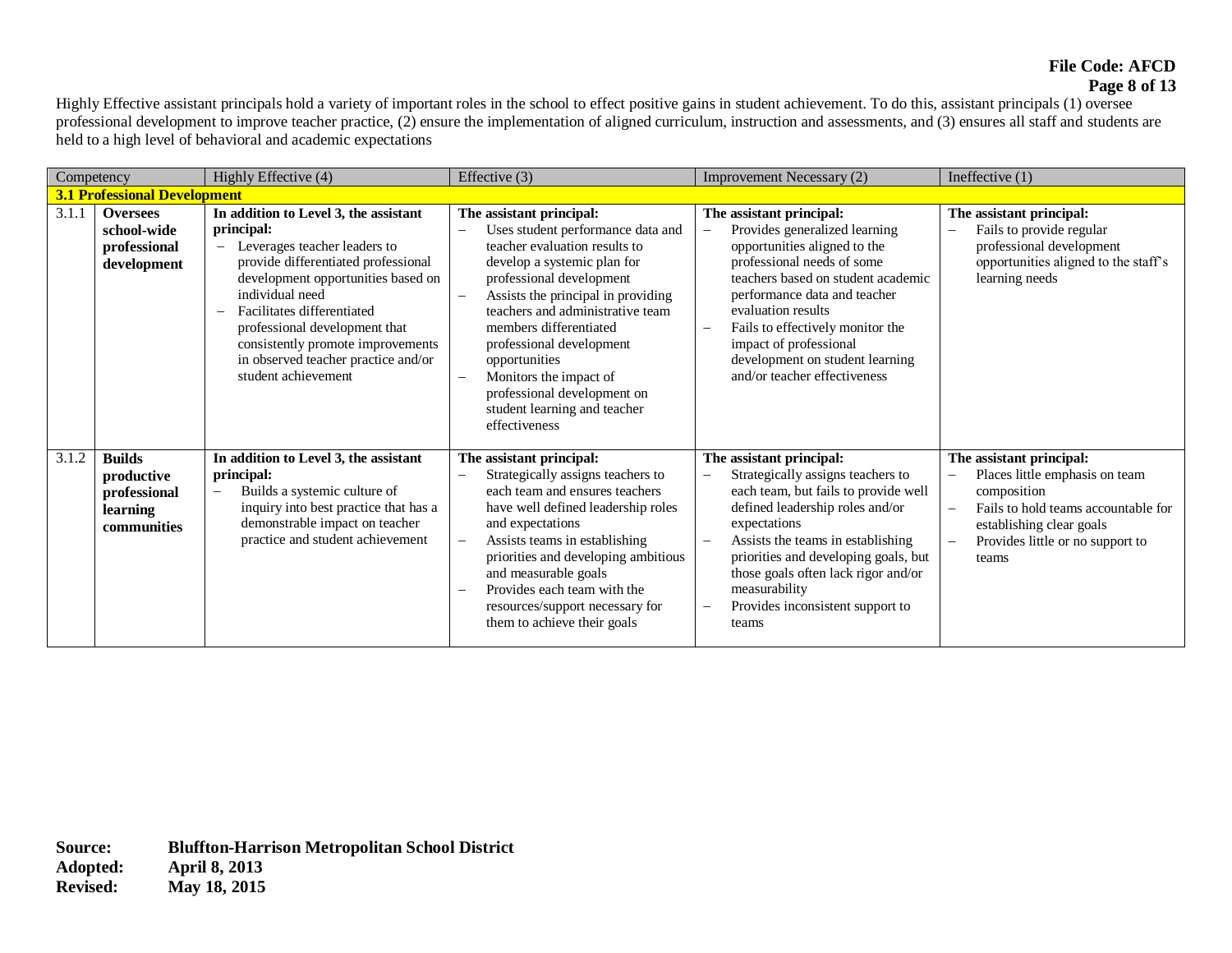| 3.1.3 | <b>Addresses</b><br>teachers rated<br>ineffective or<br>improvement<br>necessary | In addition to Level 3, the assistant<br>principal<br>Proactively assists teachers with<br>achieving the goals outlined in the<br>teacher's remediation plan           | The assistant principal:<br>Assists the principal with the<br>$\overline{\phantom{0}}$<br>development of a remediation plan<br>for teachers that<br>Focuses on highest leverage<br>$\circ$<br>teacher actions<br>Includes measurable goals<br>$\circ$<br>and action steps<br>Contains a timeline and<br>$\circ$<br>system to monitor<br>implementation<br>Outlines consequences for<br>$\circ$<br>failure to improve<br>performance<br>Provides tools and the<br>$\overline{\phantom{0}}$<br>assistance/coaching necessary to<br>improve performance | The assistant principal:<br>Assists with the development of a<br>remediation plan that fails to<br>provide the tools and/or<br>assistance/coaching necessary to<br>improve performance<br>Establishes goals or action steps<br>that are either immeasurable or fail<br>to address the highest leverage<br>teacher actions | The assistant principal:<br>Fails to develop a remediation<br>plan, or develops a plan that is not<br>compliant with local or state policy                                                                                                 |
|-------|----------------------------------------------------------------------------------|------------------------------------------------------------------------------------------------------------------------------------------------------------------------|------------------------------------------------------------------------------------------------------------------------------------------------------------------------------------------------------------------------------------------------------------------------------------------------------------------------------------------------------------------------------------------------------------------------------------------------------------------------------------------------------------------------------------------------------|---------------------------------------------------------------------------------------------------------------------------------------------------------------------------------------------------------------------------------------------------------------------------------------------------------------------------|--------------------------------------------------------------------------------------------------------------------------------------------------------------------------------------------------------------------------------------------|
| 3.1.4 | <b>Assists the</b><br>principal with<br>talent $\&$<br>leadership<br>development | In addition to Level 3, the assistant<br>principal:<br>Capitalizes on the strengths of<br>emerging leaders to positively<br>impact student and/or staff<br>performance | Where appropriate, recommends<br>termination of underperforming<br>teachers using performance-based<br>evidence<br>The assistant principal:<br>Collaboratively establishes<br>ambitious professional learning<br>goals with effective and highly<br>effective teachers<br>Uses performance data to identify<br>and recommend emerging leaders<br>for increased teacher leadership<br>roles<br>Provides meaningful support to<br>emerging leaders in new teacher<br>leadership roles                                                                  | The assistant principal:<br>Uses summative evaluations and<br>other available information to<br>identify teachers with leadership<br>potential, but provides limited<br>support to ensure their success                                                                                                                   | The assistant principal:<br>Bases talent management decisions<br>on personal preference rather than<br>available data or demonstrated<br>ability<br>Fails to provide meaningful<br>$\overline{\phantom{0}}$<br>support to emerging leaders |

| $\sim$<br>$\mathcal{L}$ ompetency                                                             | $\mathbf{r}$ $\alpha$<br>$T$ $T$ <sup>+</sup><br>Highly Effective (4) | (2)<br>$\mathbf{r}$ contracts.<br>Effective (3) | Improvement Necessary $(2)$ | 41 <sup>2</sup><br>$\overline{c}$<br>Inettective (1) |  |  |  |
|-----------------------------------------------------------------------------------------------|-----------------------------------------------------------------------|-------------------------------------------------|-----------------------------|------------------------------------------------------|--|--|--|
| $\sim$<br>Culture.<br>ement, and Suppo<br><b>Wana</b><br><b>Services</b><br><u> Audent Ch</u> |                                                                       |                                                 |                             |                                                      |  |  |  |
|                                                                                               |                                                                       |                                                 |                             |                                                      |  |  |  |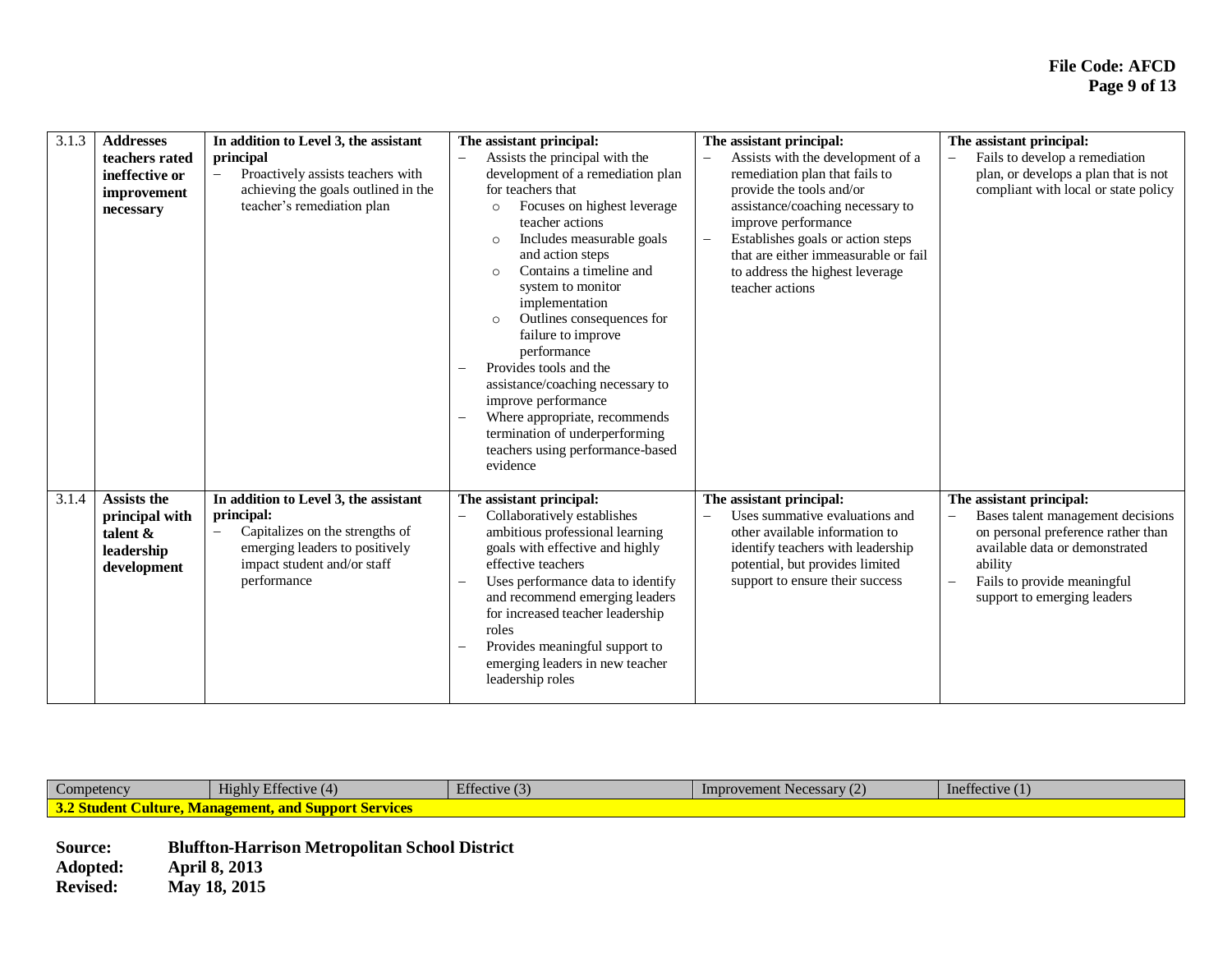**File Code: AFCD Page 10 of 13** 

|                                                                                               |                                                   |                                                                                                                                                                                                                                                                                                                                    |                                                                                                                                                                                                                                                                                                                                                                                                                                                                |                                                                                                                                                                                                                                                                                                                                                                             | $1 \, \text{ag}$ c 10 01 10                                                                                                                                                                                                                                                                                                                                                                                     |  |
|-----------------------------------------------------------------------------------------------|---------------------------------------------------|------------------------------------------------------------------------------------------------------------------------------------------------------------------------------------------------------------------------------------------------------------------------------------------------------------------------------------|----------------------------------------------------------------------------------------------------------------------------------------------------------------------------------------------------------------------------------------------------------------------------------------------------------------------------------------------------------------------------------------------------------------------------------------------------------------|-----------------------------------------------------------------------------------------------------------------------------------------------------------------------------------------------------------------------------------------------------------------------------------------------------------------------------------------------------------------------------|-----------------------------------------------------------------------------------------------------------------------------------------------------------------------------------------------------------------------------------------------------------------------------------------------------------------------------------------------------------------------------------------------------------------|--|
| 3.2.1                                                                                         | <b>Implements</b><br>effective school<br>policies | In addition to Level 3, the assistant<br>principal:<br>Institutes operational procedures<br>$\equiv$<br>designed and managed to<br>maximize opportunities for<br>successful student learning                                                                                                                                       | The assistant principal:<br>Collaboratively establishes,<br>implements, and systematically<br>reinforces school policies,<br>processes and routines in a firm,<br>fair, and consistent manner<br>Handles student discipline and<br>$\overline{\phantom{0}}$<br>attendance problems with a level of<br>responsiveness appropriate to the<br>severity of the problem<br>Develops all stakeholders'<br>understanding of school policies<br>and their consequences | The assistant principal:<br>Establishes and implements school<br>policies, processes, and routines,<br>but enforcement is inconsistent<br>Handles student discipline and<br>attendance problems, but<br>occasionally responds in a manner<br>inappropriate for the circumstance<br>Develops student and staff<br>understanding of school policies<br>and their consequences | The assistant principal:<br>Inadequately develops stakeholders<br>understanding of school policies<br>and/or consequences<br>Fails to establish and/or enforce a<br>set of standard operating<br>procedures and routines to ensure<br>the safe and efficient operation of<br>the school<br>Consistently fails to handle student<br>L.<br>discipline and/or attendance<br>problems in an inappropriate<br>manner |  |
| 3.2.2                                                                                         | <b>Monitors</b><br>school culture                 | In addition to Level 3, the assistant<br>principal:<br>Builds capacity of the staff to<br>$\overline{\phantom{0}}$<br>engage in a process of continuous<br>improvement, ensuring classroom<br>policies and procedures reflect<br>best practices                                                                                    | The assistant principal:<br>Institutes systems to assess the<br>effectiveness of policy and detect<br>minor problems before larger<br>issues emerge Tracks referral data<br>to evaluate the effectiveness of<br>interventions<br>Uses the data to engage<br>$\qquad \qquad -$<br>stakeholders in a process of<br>continuous improvement                                                                                                                        | The assistant principal:<br>Implements tracking systems to<br>monitor trends in student behavior<br>and effectiveness of interventions<br>and support systems, but fails to<br>engage teachers in a process of<br>continuous improvement                                                                                                                                    | The assistant principal:<br>Rarely uses data to evaluate<br>effectiveness of interventions                                                                                                                                                                                                                                                                                                                      |  |
| 3.2.3                                                                                         | <b>Enhances a</b><br>positive school<br>culture   | In addition to Level 3, the assistant<br>principal:<br>Provides additional behavioral<br>$\overline{\phantom{0}}$<br>interventions and/or supports to<br>students and teachers who<br>demonstrate an unwillingness to<br>comply with policy<br>Demonstrates the ability to<br>positively impact student<br>achievement and culture | The assistant principal:<br>Implements systems, and/or<br>incentives to motivate students to<br>display appropriate, ethical, and<br>respectful behavior at all times<br>Challenges low expectations and<br>$\overline{\phantom{0}}$<br>holds all persons accountable for<br>observing agreed upon procedures<br>Assists teachers with the<br>implementation of effective<br>classroom management plans                                                        | The assistant principal:<br>Consistently applies positive and<br>negative consequences for behavior<br>Occasionally engages with teachers<br>$\overline{\phantom{0}}$<br>in discussions that reflect low<br>expectations for student<br>achievement and/or behavior                                                                                                         | The assistant principal:<br>Inconsistently implements the<br>student code of conduct<br>Allows irresponsible student<br>behavior                                                                                                                                                                                                                                                                                |  |
| 3.2.4                                                                                         | <b>Provides</b><br>effective<br>supervision       | In addition to Level 3, the assistant<br>principal:<br>Volunteers to assist at school<br>$\overline{\phantom{0}}$<br>events and or functions to which<br>he/she is not directly assigned                                                                                                                                           | The assistant principal:<br>Knows the students by name,<br>regularly greets students by<br>name, and is proactive in talking<br>and listening to students<br>Maintains high visibility at all<br>$\overline{\phantom{0}}$<br>supervisory functions and is                                                                                                                                                                                                      | The assistant principal:<br>Knows the students by name,<br>regularly greets students by<br>name, and is proactive in talking<br>and listening to students<br>Maintains high visibility at all<br>$\overline{\phantom{0}}$<br>supervisory functions and is                                                                                                                   | The assistant principal:<br>Rarely engages with students,<br>parents, and or community<br>members<br>Fails to maintain high visibility at<br>supervisory functions                                                                                                                                                                                                                                              |  |
| <b>Bluffton-Harrison Metropolitan School District</b><br>Source:<br>April 8, 2013<br>Adopted: |                                                   |                                                                                                                                                                                                                                                                                                                                    |                                                                                                                                                                                                                                                                                                                                                                                                                                                                |                                                                                                                                                                                                                                                                                                                                                                             |                                                                                                                                                                                                                                                                                                                                                                                                                 |  |

**Revised: May 18, 2015**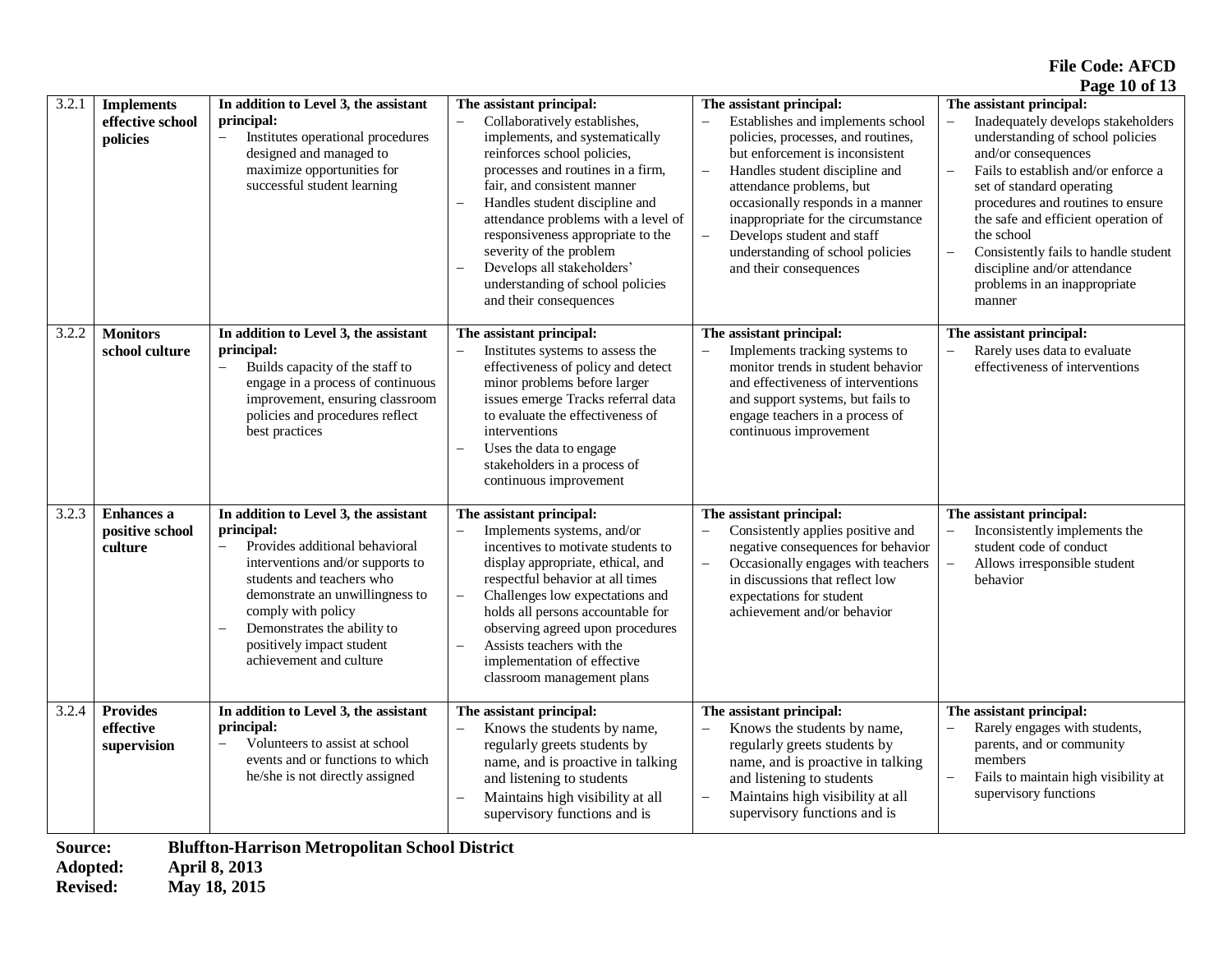**File Code: AFCD Page 11 of 13** 

|       |                                        |                                                                                                                                                                                                                                                           |                                                                                                                                                                                                                                                                                                                                                                                                                         |                                                                                                                                                                                                                                                                                                                                                                                                                                                                                                            | 1 agus 11 bha 10                                                                                                                                                                                                                                                                                                                                                                                                                       |
|-------|----------------------------------------|-----------------------------------------------------------------------------------------------------------------------------------------------------------------------------------------------------------------------------------------------------------|-------------------------------------------------------------------------------------------------------------------------------------------------------------------------------------------------------------------------------------------------------------------------------------------------------------------------------------------------------------------------------------------------------------------------|------------------------------------------------------------------------------------------------------------------------------------------------------------------------------------------------------------------------------------------------------------------------------------------------------------------------------------------------------------------------------------------------------------------------------------------------------------------------------------------------------------|----------------------------------------------------------------------------------------------------------------------------------------------------------------------------------------------------------------------------------------------------------------------------------------------------------------------------------------------------------------------------------------------------------------------------------------|
|       |                                        |                                                                                                                                                                                                                                                           | proactive in engaging in positive<br>conversation with both students<br>and parents                                                                                                                                                                                                                                                                                                                                     | proactive in engaging in positive<br>conversation with both students<br>and parents                                                                                                                                                                                                                                                                                                                                                                                                                        |                                                                                                                                                                                                                                                                                                                                                                                                                                        |
| 3.2.5 | <b>Supports</b><br>student<br>services | In addition to Level 3, the assistant<br>principal:<br>Proactively works with teams of<br>$\overline{\phantom{a}}$<br>teachers to identify students that<br>may benefit from additional<br>academic, behavioral, social, or<br>emotional support services | The assistant principal:<br>Ensures all students have access<br>to educational<br>opportunities/services that meet<br>their learning needs<br>Works with all school staff to<br>$\equiv$<br>ensure the social, emotional, and<br>behavioral needs of each student<br>are met<br>Collaborates with service agencies<br>in the community to support<br>student needs that require<br>interventions or additional supports | The assistant principal:<br>Ensures all students have access<br>to educational<br>opportunities/services that meet<br>their learning needs, but fails to<br>ensure these services are made<br>available in a timely manner<br>Works with most school staff to<br>ensure the social, emotional, and<br>behavioral needs of most students<br>are met<br>Collaborates with some service<br>agencies in the community to<br>support some student needs that<br>require interventions or additional<br>supports | The assistant principal:<br>Fails to ensure all students have<br>access to educational<br>opportunities that meet their<br>needs (special education, 504, etc)<br>Fails to ensure the social.<br>emotional, academic, and<br>behavioral needs of each student<br>are met<br>Rarely or never collaborates with<br>service agencies in the community<br>to support student needs that<br>require interventions or additional<br>supports |
|       |                                        |                                                                                                                                                                                                                                                           |                                                                                                                                                                                                                                                                                                                                                                                                                         |                                                                                                                                                                                                                                                                                                                                                                                                                                                                                                            |                                                                                                                                                                                                                                                                                                                                                                                                                                        |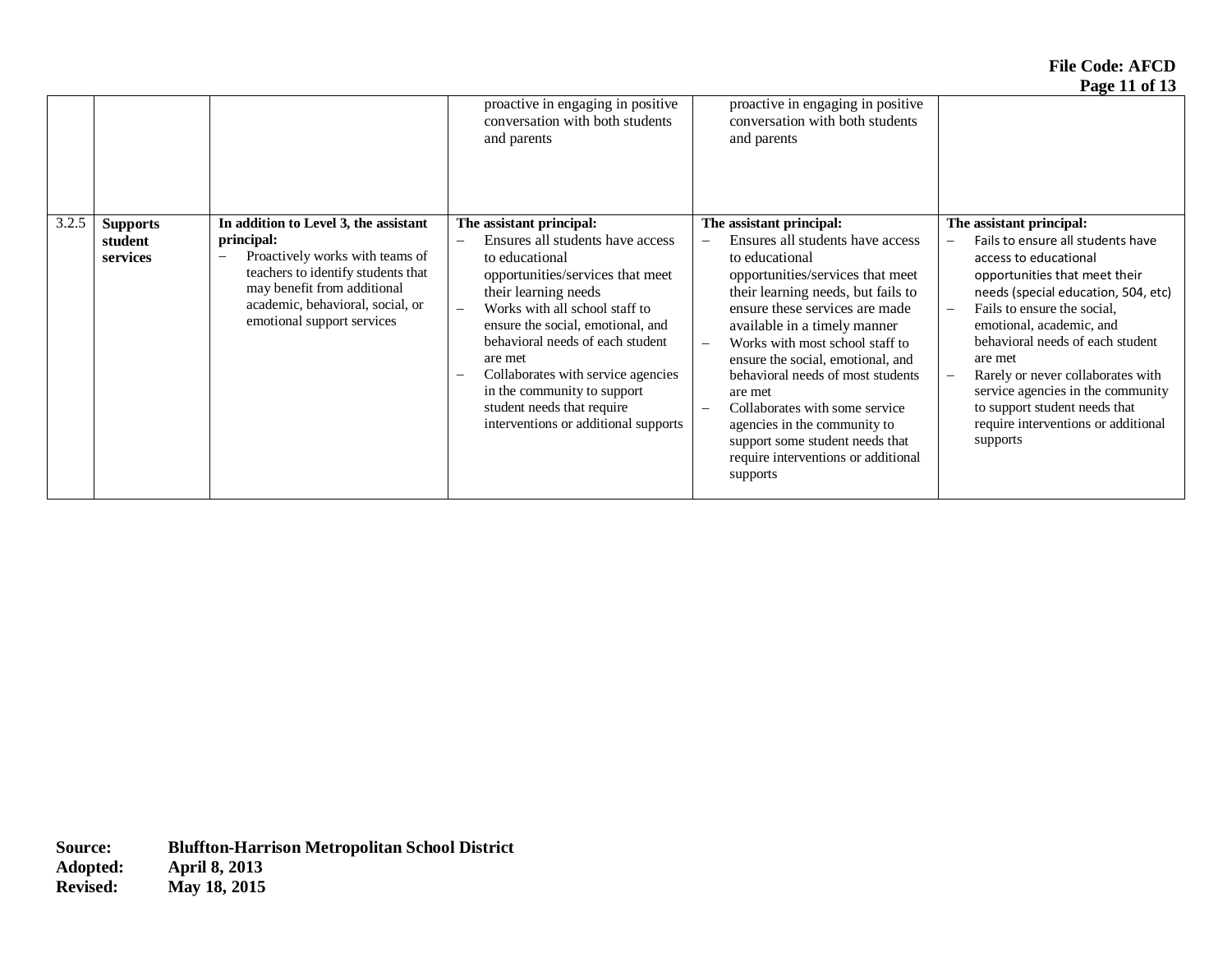# **Bluffton-Harrison Metropolitan School District**

## **Assistant Principal Evaluation Metrics June 2015**

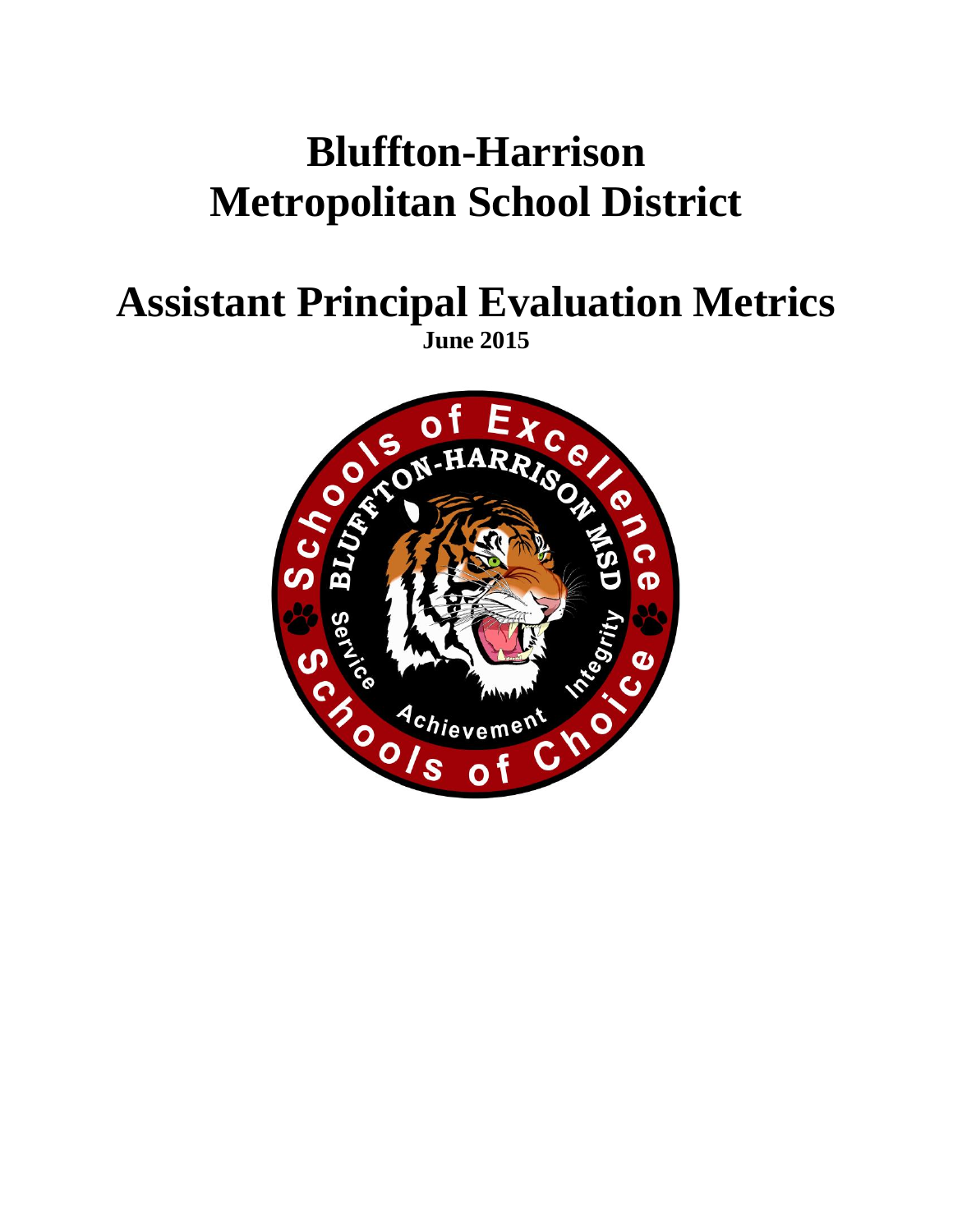## **BHMSD Assistant Principal Evaluation Metrics**

75% Leadership Outcomes, 25% A-F Grade



### **LEADERSHIP OUTCOMES (75%):**

BHMSD Assistant Principal Effectiveness Rubric (75%): This score is obtained from the evaluation rating from the BHMSD Assistant Principal Effectiveness Rubric. The process for determining this is outlined in the rubric itself. It is weighted 75% of the assistant principal's comprehensive rating.

### **STUDENT LEARNING DATA (25%):**

A-F Accountability Grade (25%): The A-F Accountability Grade is obtained through its own rating process that incorporates growth and achievement. This rating will be provided by the IDOE to include in the evaluation. It is weighted 25% of the assistant principal's comprehensive rating.

### **COMPUTING THE SCORE:**

|                                        | <b>Raw Score</b> | Weight<br>$\mathbf{X}$                       | Score |
|----------------------------------------|------------------|----------------------------------------------|-------|
| <b>Rubric Rating</b>                   |                  | 0.75                                         |       |
| $A-F$<br>Accountability<br>Grade (DOE) |                  | 0.25                                         |       |
|                                        |                  | Comprehensive<br><b>Effectiveness Rating</b> |       |

#### **SCALE:**

| Ineffective              | Improvement<br><b>Necessary</b> | <b>Effective</b>         | <b>Highly Effective</b> |
|--------------------------|---------------------------------|--------------------------|-------------------------|
| 1.0 points $\rightarrow$ | 1.75 points $\rightarrow$       | 2.5 points $\rightarrow$ | $3.5 - 4.0$ points      |

Note: Borderline points always round up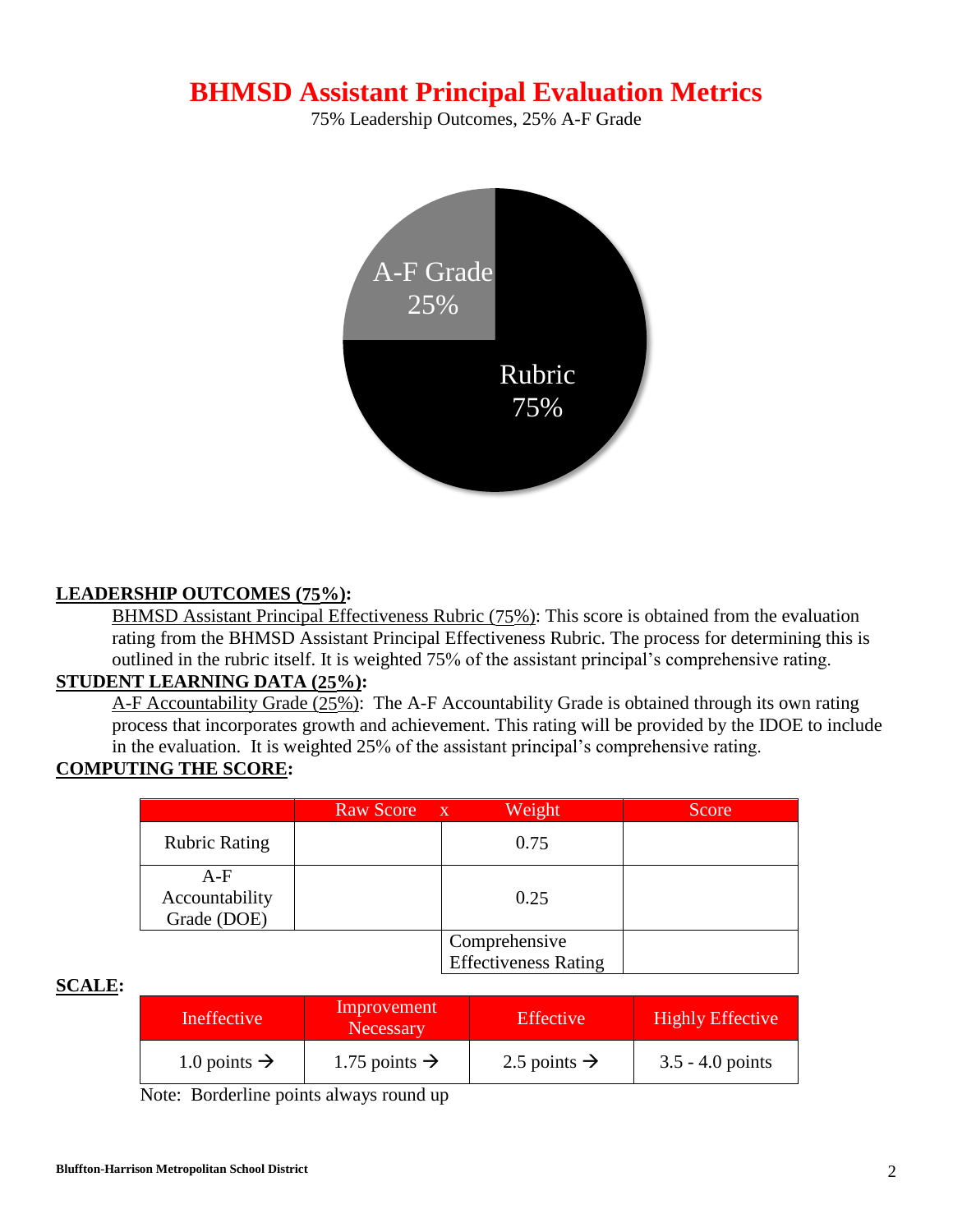### **EVALUATION OF CLASSIFIED EMPLOYEE PERFORMANCE**

Effective evaluation of classified employees is one of the keys to the successful operation of the school district. As is the case with certified staff, the focus of the evaluation program shall be placed on improved performance and growth of the classified employee. Each classified employee shall be evaluated at least once annually by his/her supervisor identified in the employee's job description. Frequent communication between the employee and the supervisor is essential to the process.

- A. Time Sequence for Classified Employee Evaluation Process
	- 1. By the end of September each classified employee will have an initial meeting with his/her supervisor, at which the purpose and format of the process will be discussed. Job descriptions will be reviewed and specific goals set.
	- 2. By the end of the employee's service days, supervisors will have completed an evaluation form and conducted a meeting with each employee to discuss the employee's performance and the supervisor's recommendations.
	- 3. Recommendations will be reviewed by building principals, modified if appropriate, and submitted to the superintendent.
	- 4. Any recommendations for punitive action, including nonrenewal, will be discussed with the Board of School Trustees prior to any final action. The following legal resources will be utilized prior to any final recommendation for punitive action.
		- a. The school attorney.
		- b. Indiana School Boards Association attorneys.
		- c. The ISBA Discharge Manual.
		- d. The most current publication of Indiana School Laws and Rules.
- B. Definitions of Evaluation Classifications
	- 1. Highly Effective: The employee's overall performance consistently exceeds expectations.

**Source: Bluffton-Harrison Metropolitan School District Adopted: April 11, 1985 Revised: October 9, 1986, June 26, 2000, February 10, 2020**